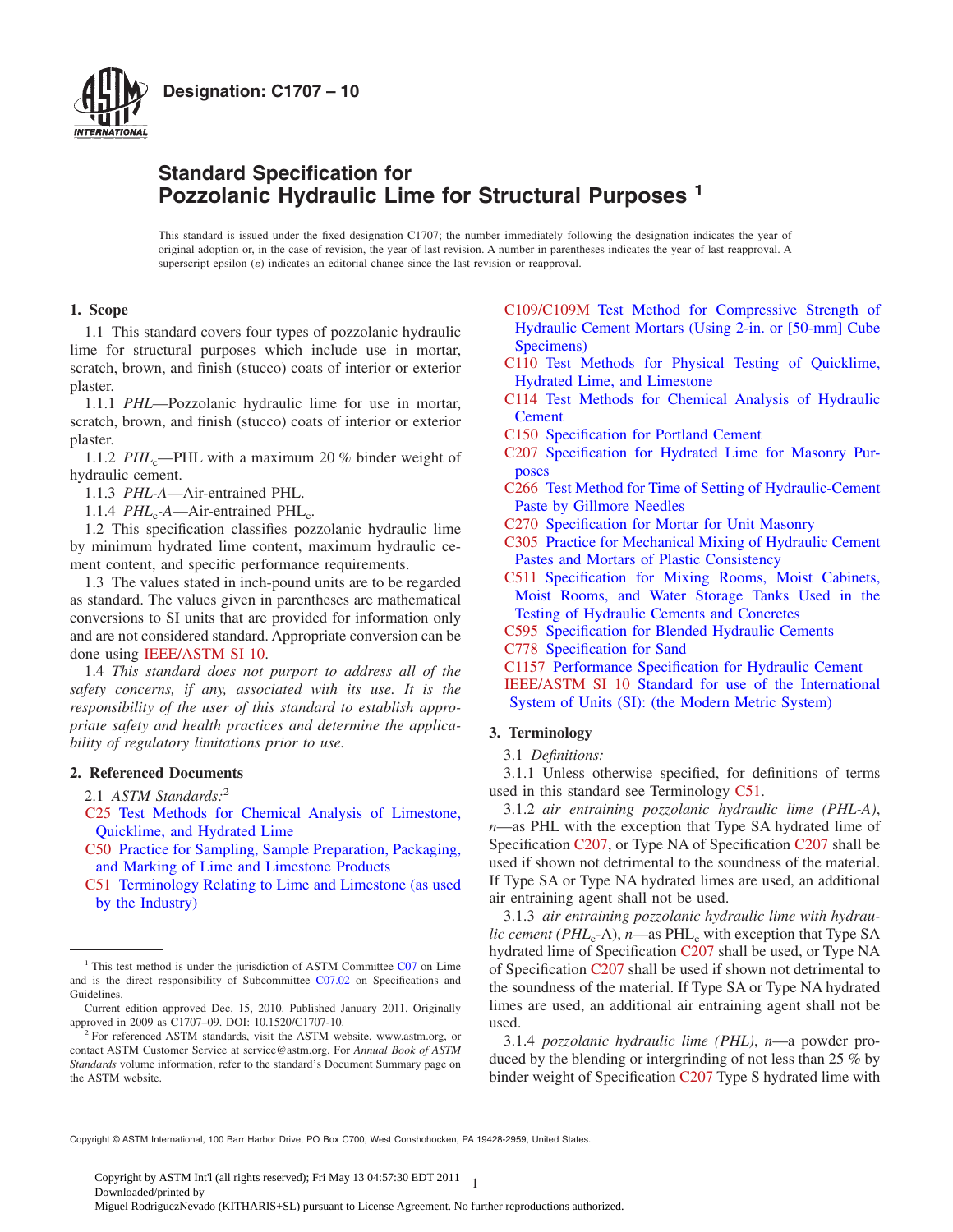one or more pozzolan and inert filler. Type N hydrated lime of Specification [C207](#page-0-8) shall be used if shown not detrimental to the soundness of the material.

3.1.5 *pozzolanic hydraulic lime with hydraulic cement (PHL<sub>c</sub>)*, *n*—as PHL with not more than 20 % by binder weight of hydraulic cement of Specification [C150,](#page-0-9) Specification [C595,](#page-0-10) or Performance Specification [C1157](#page-0-11) blended or interground.

#### **4. Requirements**

4.1 PHL, PHL<sub>c</sub> PHL-A and PHL<sub>c</sub>-A shall conform to the requirements prescribed in [Table 1.](#page-1-13)

## **5. Test Methods**

5.1 *Water Soluble Alkali*—Water soluble alkali shall be tested according to the procedure in Test Methods [C114,](#page-0-12) Section 17.2.

5.2  $SO_3$ —Sulfur trioxide content shall be tested according to the procedure of Test Methods [C25,](#page-1-14) Section 23.

5.3  $CO<sub>2</sub>$ —Carbon dioxide content shall be tested according to the procedure of Test Methods [C25,](#page-0-13) Section 22.

5.4 *Fineness*—Fineness shall be tested according to the wet sieve method of Test Methods [C110,](#page-1-15) Section 5.

5.5 *Time of Set*—Determine the time of initial and final set according to Test Method [C266,](#page-0-14) the Gilmore needle procedure, with the following changes:

5.5.1 Determine the first penetration value after 1 h of rest, and every  $4 \pm 2$  h after that.

5.6 *Autoclave Expansion*—Autoclave Expansion shall be measured using the method described in Test Methods [C110,](#page-1-16) Section 9.3, with the following modification:

5.6.1 Weigh  $25 \pm 0.1$  g of one of four types of PHL. Add  $3.0 \pm 1.0$  ml water to the weighed sample and mix by hand until wetted. If the balance allows it, work directly in the specimen mold. If this is not possible, work in an intermediate container and transfer the mixture to the specimen mold in as complete a state as possible. Press to 5.0  $\pm$  1.5 N/m<sup>2</sup> (725  $\pm$ 218 psi) for 10 s and demold the specimen and autoclave as described.

5.7 *Preparation of Mortar*—Mortar, plasters and grout are specified by volume proportion of the binder materials to the aggregate in a ratio of 1 volume part binder to 3 volume part aggregate or sand. Laboratory mixed mortars used for air entrainment, water retention and compressive strength testing

|  |  |  |  | <b>TABLE 1 Standard Requirements</b> |  |  |
|--|--|--|--|--------------------------------------|--|--|
|--|--|--|--|--------------------------------------|--|--|

| Properties                        | PHL, PHL          | PHL-A, PHL,-A     |
|-----------------------------------|-------------------|-------------------|
| water soluble alkali, max %       | $0.2^{\circ}$     | $0.2^{\circ}$     |
| $SO3$ , max %                     | 3.0               | 3.0               |
| $CO2$ , max % (as produced basis) | 16.0              | 16.0              |
| Fineness                          |                   |                   |
| retained on 30 mesh sieve, max %  | < 0.5             | < 0.5             |
| retained on 200 mesh sieve. max % | $<$ 15            | $<$ 15            |
| Time of initial set, max h        | 24                | 24                |
| Time of final set, max h          | 48                | 48                |
| Autoclave expansion, max %        | 0.80              | 0.80              |
| Air content                       |                   |                   |
| $max$ %                           | 7.0               | 12.0              |
| min %                             |                   | >7.0              |
| Water retention, min %            | 70                | 70                |
| Compressive strength min,         | $>2.4$ ( $>350$ ) | $>2.4$ ( $>350$ ) |
| $N/m^2$ (psi), 28 days            |                   |                   |

for this specification shall be measured by weight by converting proportions by volume to proportion by weight.

<span id="page-1-7"></span>NOTE 1-Appendix X4 of Specification [C270](#page-0-15) provides examples of calculating material proportioning.

<span id="page-1-12"></span><span id="page-1-11"></span><span id="page-1-5"></span>
$$
Batch factor = \frac{1440}{(80 \times 3 (sand volume proportion))} = 6
$$
 (1)

Determine weight one of the four PHL as follows:

<span id="page-1-14"></span><span id="page-1-4"></span><span id="page-1-0"></span>Weight of PHL (g) = 1(PHL Volume Proportion)  
\n
$$
\times
$$
 Bulk Density (Packed Density) of PHL  
\n $\times$  Batch Factor (2)

<span id="page-1-16"></span>Bulk density of PHL will vary and shall be provided by the manufacturer or determined according to Test Methods [C110](#page-1-17) Section 20.

<span id="page-1-10"></span>Sand will be a 50-50 blend of graded and 20-30 standard sand meeting Specification [C778.](#page-0-16)

<span id="page-1-17"></span>5.8 *Air Content*—Air content shall be measured according to the procedure of:

<span id="page-1-6"></span><span id="page-1-3"></span>5.8.1 Test Methods [C110,](#page-1-18) Section 8.  $W_1$ ,  $W_2$ ,  $S_1$ , and  $S_2$  are dropped from the equation to be replaced by  $W_4$  (weight of one of four PHL, g) and  $S_4$  (specific gravity of one of four PHL). The specific gravity of the PHL shall be provided by the manufacturer as determined by the method of Test Methods [C110,](#page-1-19) Section 21, or determined by a gas pychnometer.

<span id="page-1-19"></span><span id="page-1-18"></span><span id="page-1-15"></span>NOTE 2—The specific gravity of the four PHL will vary with composition and a single value cannot be recommended.

5.8.2 Test Methods [C110,](#page-1-20) Section 8.4.3, using the air pail method.

<span id="page-1-20"></span>5.9 *Water Retention*—The water retention value shall be measured following Test Methods [C110,](#page-0-17) Section 7.

<span id="page-1-8"></span>5.10 *Compressive Strength*—Prepare the mortar in accordance with Practice [C305](#page-0-18) with the exception that the binder and water are initially placed in the mixing bowl together and allowed to wet for  $1\frac{1}{2}$  min prior to mixing. Store the mortar in the molds for  $60 \pm 12$  h in sealed plastic bags prior to de-molding. Determine compressive strength in accordance with Test Method [C109/C109M.](#page-0-19) A minimum of three 2-in. cubes is required.

<span id="page-1-13"></span><span id="page-1-9"></span><span id="page-1-2"></span>5.11 *Specimen Storage*—Test specimens shall be stored at not less than 95 % R.H. in a moist room or cabinet following the requirements of Specification [C511.](#page-0-20) The storage surface shall be in equilibrium with the space to ensure no moisture loss.

#### <span id="page-1-1"></span>**6. Sampling and Inspection**

6.1 The sampling, rejection, retesting, packing, and marking shall be conducted in accordance with Practice [C50.](#page-0-21)

#### **7. Special Package Marking**

7.1 When delivered in packages, the name and brand of the manufacturer, the type under this specification, and the words "AIR ENTRAINING" shall be plainly indicated on the package or in the case of bulk shipments, so indicated on shipping notices.